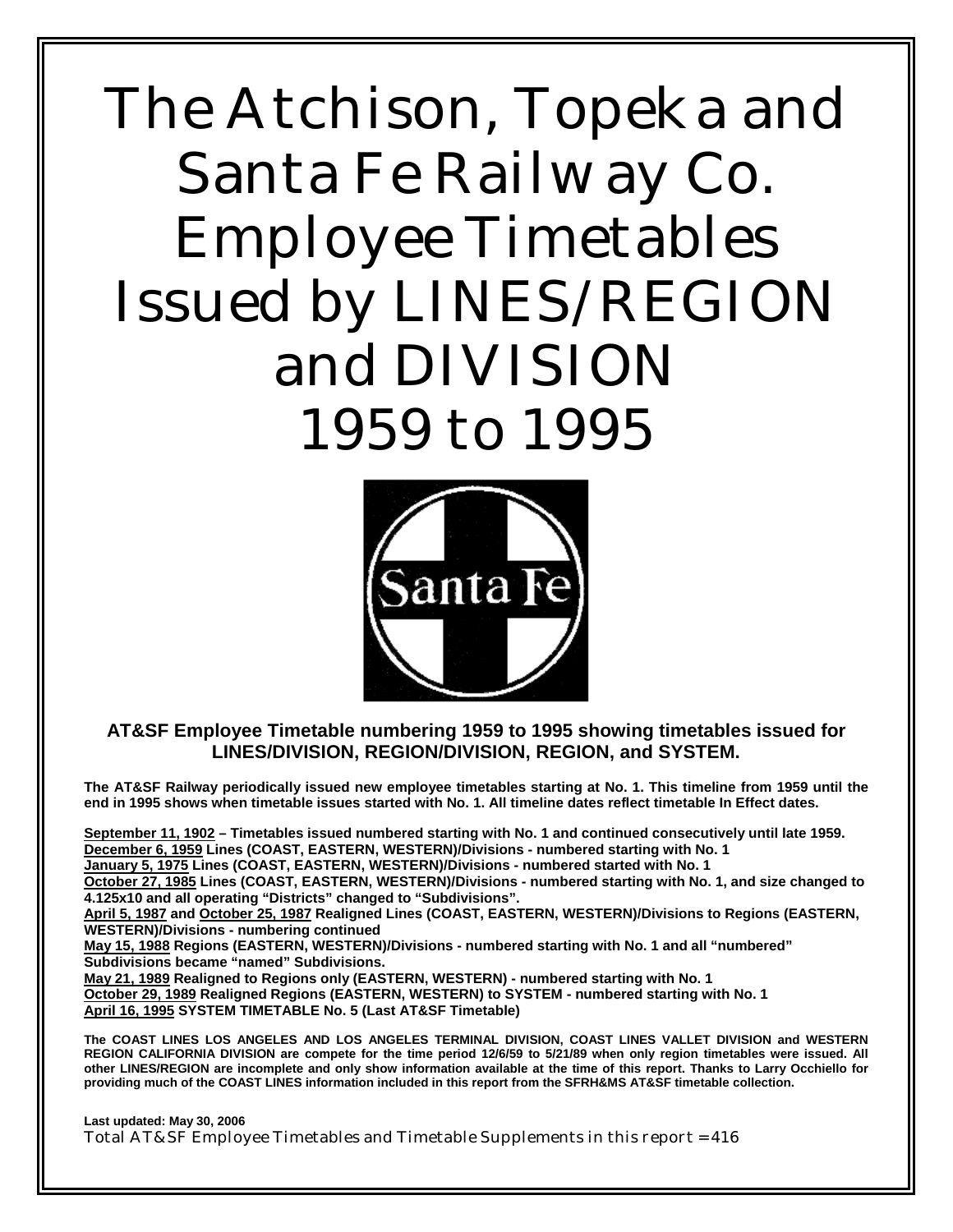| COAST LINES                                                                                |              |                                                            |                        |
|--------------------------------------------------------------------------------------------|--------------|------------------------------------------------------------|------------------------|
| <b>DIVISION</b>                                                                            | No.          | In Effect                                                  | Size                   |
| <b>ALBUQUERQUE</b>                                                                         | 1.           | Sunday, December 6, 1959                                   | 8.75x10.5              |
| <b>ALBUQUERQUE</b>                                                                         | 4            | Sunday, April 30, 1961                                     | 8.75x10.5              |
| <b>ALBUQUERQUE</b>                                                                         | 6            | Sunday, October 28, 1962                                   | 8.25x10                |
| <b>ALBUQUERQUE</b><br><b>ALBUQUERQUE</b>                                                   | 6A<br>7      | Sunday, October 27, 1963                                   | 8.25x10<br>8.75x10.5   |
| <b>ALBUQUERQUE</b>                                                                         | 9            | Sunday, April 26, 1964<br>Sunday, October 31, 1965         | 8.75x10.5              |
| <b>ALBUQUERQUE</b>                                                                         | 10           | Sunday, April 24, 1966                                     | 8.75x10.5              |
| <b>ALBUQUERQUE</b>                                                                         | 11           | <b>Sunday, June 16, 1968</b>                               | 8.75x10.5              |
| <b>ALBUQUERQUE</b>                                                                         | 12           | <b>Sunday, June 8, 1969</b>                                | 8.75x10.5              |
| <b>ALBUQUERQUE</b>                                                                         | 13           | <b>Sunday, May 30, 1971</b>                                | 8.75x10.5              |
| <b>ALBUQUERQUE</b>                                                                         | 14           | <b>Monday, July 12, 1971</b>                               | 8.75x10.5              |
| <b>ALBUQUERQUE</b><br><b>ALBUQUERQUE</b>                                                   | 15<br>16     | Sunday, November 14, 1971<br><b>Sunday, June 11, 1972</b>  | 8.75x10.5<br>8.75x10.5 |
| <b>ALBUQUERQUE</b>                                                                         | 17           | Monday, September 11, 1972                                 | 8.75x10.5              |
| <b>ALBUQUERQUE</b>                                                                         | 1            | Sunday, January 5, 1975                                    | 8.75x10.5              |
| <b>ALBUQUERQUE</b>                                                                         | $\mathbf{2}$ | Sunday, April 27, 1975                                     | 8.75x10.5              |
| <b>ALBUQUERQUE</b>                                                                         | 3            | Sunday, October 31, 1976                                   | 8.75x10.5              |
| <b>ALBUQUERQUE</b>                                                                         | 4            | Tuesday, February 15, 1977                                 | 8.75x10.5              |
| <b>ALBUQUERQUE</b><br><b>ALBUQUERQUE</b>                                                   | 5<br>6       | Sunday, April 24, 1977<br>Sunday, April 29, 1979           | 8.75x10.5<br>8.75x10.5 |
| <b>ALBUQUERQUE</b>                                                                         | 7            | Tuesday, October 2, 1979                                   | 8.75x10.5              |
| <b>ALBUQUERQUE</b>                                                                         | 8            | Sunday, April 27, 1980                                     | 8.75x10.5              |
| <b>ALBUQUERQUE</b>                                                                         | 9            | Sunday, October 26, 1980                                   | 8.75x10.5              |
| <b>ALBUQUERQUE</b>                                                                         | 10           | Sunday, October 25, 1981                                   | 8.75x10.5              |
| <b>ALBUQUERQUE</b>                                                                         | 11           | Sunday, April 24, 1983                                     | 8.75x10.5              |
| <b>ALBUQUERQUE</b>                                                                         | 12           | Sunday, April 29, 1984                                     | 8.25x10                |
| <b>ALBUQUERQUE</b><br><b>ALBUQUERQUE</b>                                                   | 13<br>1      | Sunday, October 28, 1984<br>Sunday, October 27, 1985       | 8.75x10.5<br>4.125x10  |
| <b>ALBUQUERQUE</b>                                                                         | $\mathbf{2}$ | Sunday, April 27, 1986                                     | 4.125x10               |
| <b>DIVISION</b>                                                                            | <u>No.</u>   | In Effect                                                  | <b>Size</b>            |
| <b>LOS ANGELES AND LOS ANGELES TERMINAL</b>                                                | 167          | Sunday, January 11, 1959                                   | 8.75x10.5              |
| <b>LOS ANGELES AND LOS ANGELES TERMINAL</b>                                                | 168          | <b>Sunday, April 26, 1959</b>                              | 8.75x10.5              |
| <b>LOS ANGELES AND LOS ANGELES TERMINAL</b>                                                | 169          | Sunday, September 27, 1959                                 | 8.75x10.5              |
| <b>LOS ANGELES AND LOS ANGELES TERMINAL</b>                                                | 1            | Sunday, December 6, 1959                                   | 8.75x10.5              |
| <b>LOS ANGELES AND LOS ANGELES TERMINAL</b>                                                | 2            | Sunday, April 24, 1960                                     | 8.75x10.5              |
| <b>LOS ANGELES AND LOS ANGELES TERMINAL</b>                                                | 3            | Sunday, May 29, 1960                                       | 8.75x10.5              |
| <b>LOS ANGELES AND LOS ANGELES TERMINAL</b><br><b>LOS ANGELES AND LOS ANGELES TERMINAL</b> | 4<br>4Α      | Sunday, September 25, 1960<br>Tuesday, December 20, 1960   | 8.75x10.5<br>8.75x10.5 |
| <b>LOS ANGELES AND LOS ANGELES TERMINAL</b>                                                | 5            | Sunday, April 30, 1961                                     | 8.75x10.5              |
| <b>LOS ANGELES AND LOS ANGELES TERMINAL</b>                                                | 6            | Sunday, September 24, 1961                                 | 8.75x10.5              |
| <b>LOS ANGELES AND LOS ANGELES TERMINAL</b>                                                | 7            | Sunday, April 29, 1962                                     | 8.75x10.5              |
| <b>LOS ANGELES AND LOS ANGELES TERMINAL</b>                                                | 8            | Sunday, October 28, 1962                                   | 8.75x10.5              |
| LOS ANGELES AND LOS ANGELES TERMINAL                                                       | 9            | Sunday, April 28, 1963                                     | 8.75x10.5              |
| <b>LOS ANGELES AND LOS ANGELES TERMINAL</b><br><b>LOS ANGELES AND LOS ANGELES TERMINAL</b> | 10<br>11     | Wednesday, November 27, 1963<br>Sunday, April 26, 1964     | 8.75x10.5<br>8.75x10.5 |
| LOS ANGELES AND LOS ANGELES TERMINAL                                                       | 11 A         | Saturday, August 1, 1964                                   | 8.75x10.5              |
| <b>LOS ANGELES AND LOS ANGELES TERMINAL</b>                                                | 12           | Sunday, October 25, 1964                                   | 8.75x10.5              |
| <b>LOS ANGELES AND LOS ANGELES TERMINAL</b>                                                | 13           | <b>Sunday, April 25, 1965</b>                              | 8.75x10.5              |
| <b>LOS ANGELES AND LOS ANGELES TERMINAL</b>                                                | 13A          | Wednesday, September 29, 1965                              | 8.75x10.5              |
| <b>LOS ANGELES AND LOS ANGELES TERMINAL</b>                                                | 14           | Sunday, October 31, 1965                                   | 8.75x10.5              |
| <b>LOS ANGELES AND LOS ANGELES TERMINAL</b><br><b>LOS ANGELES AND LOS ANGELES TERMINAL</b> | 15<br>16     | Sunday, April 24, 1966                                     | 8.75x10.5              |
| <b>LOS ANGELES AND LOS ANGELES TERMINAL</b>                                                | 17           | Saturday, June 15, 1968<br>Sunday, October 27, 1968        | 8.75x10.5<br>8.75x10.5 |
| <b>LOS ANGELES AND LOS ANGELES TERMINAL</b>                                                | 18           | Sunday, September 13, 1970                                 | 8.75x10.5              |
| <b>LOS ANGELES AND LOS ANGELES TERMINAL</b>                                                | 19           | <b>Sunday, May 30, 1971</b>                                | 8.75x10.5              |
| <b>LOS ANGELES AND LOS ANGELES TERMINAL</b>                                                | 20           | <b>Monday, July 12, 1971</b>                               | 8.75x10.5              |
| <b>LOS ANGELES AND LOS ANGELES TERMINAL</b>                                                | 21           | Sunday, November 14, 1971                                  | 8.75x10.5              |
| <b>LOS ANGELES AND LOS ANGELES TERMINAL</b>                                                | 21 A         | Sunday, November 14, 1971                                  | 8.75x10.5              |
| <b>LOS ANGELES AND LOS ANGELES TERMINAL</b><br><b>LOS ANGELES AND LOS ANGELES TERMINAL</b> | 22<br>23     | <b>Sunday, June 11, 1972</b><br>Monday, September 11, 1972 | 8.75x10.5<br>8.75x10.5 |
| <b>LOS ANGELES AND LOS ANGELES TERMINAL</b>                                                | 23 A         | <b>Sunday, May 6, 1973</b>                                 | 8.75x10.5              |
| <b>LOS ANGELES AND LOS ANGELES TERMINAL</b>                                                | 24           | <b>Sunday, June 10, 1973</b>                               | 8.75x10.5              |
| <b>LOS ANGELES AND LOS ANGELES TERMINAL</b>                                                | 25           | Sunday, October 28, 1973                                   | 8.75x10.5              |
| <b>LOS ANGELES AND LOS ANGELES TERMINAL</b>                                                | 1            | Sunday, January 5, 1975                                    | 8.75x10.5              |
| <b>LOS ANGELES AND LOS ANGELES TERMINAL</b>                                                | 2            | <b>Sunday, April 27, 1975</b>                              | 8.75x10.5              |
| <b>LOS ANGELES AND LOS ANGELES TERMINAL</b>                                                | 3            | Tuesday, June 15, 1976                                     | 8.75x10.5              |
| <b>LOS ANGELES AND LOS ANGELES TERMINAL</b><br><b>LOS ANGELES AND LOS ANGELES TERMINAL</b> | 3Α<br>4      | Wednesday, September 1, 1976<br>Sunday, October 31, 1976   | 8.75x10.5<br>8.75x10.5 |
| <b>LOS ANGELES AND LOS ANGELES TERMINAL</b>                                                | 5            | Tuesday, February 15, 1977                                 | 8.75x10.5              |
| LOS ANGELES AND LOS ANGELES TERMINAL                                                       | 6            | Sunday, April 24, 1977                                     | 8.75x10.5              |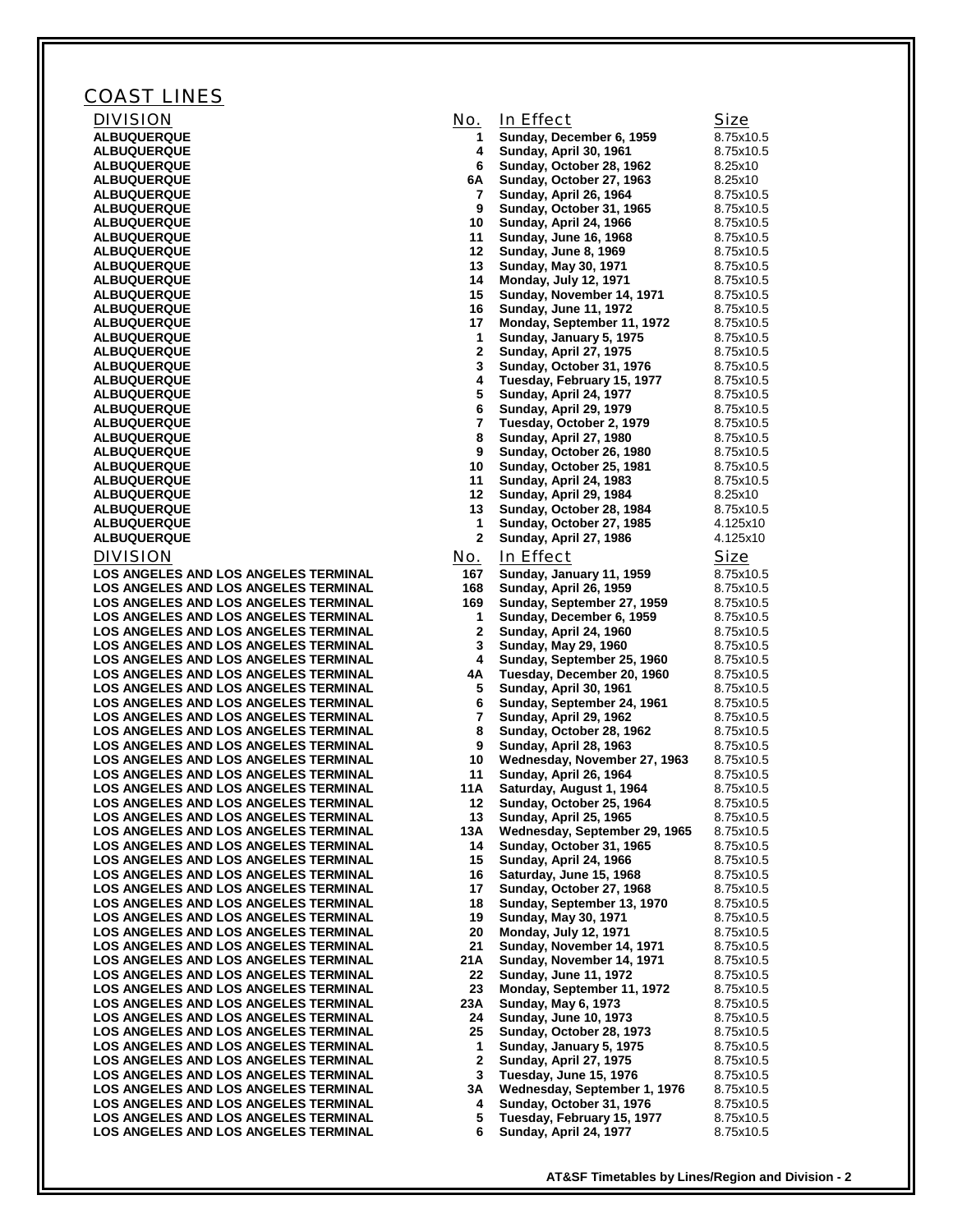### COAST LINES

| <b>DIVISION</b>                                                                            | <u>No.</u>        | In Effect                                                   | <b>Size</b>            |
|--------------------------------------------------------------------------------------------|-------------------|-------------------------------------------------------------|------------------------|
| LOS ANGELES AND LOS ANGELES TERMINAL                                                       | 7                 | Tuesday, February 14, 1978                                  | 8.75x10.5              |
| LOS ANGELES AND LOS ANGELES TERMINAL                                                       | 7A                | Sunday, April 30, 1978                                      | 8.75x10.5              |
| <b>LOS ANGELES AND LOS ANGELES TERMINAL</b>                                                | 7В                | Sunday, October 29, 1978                                    | 8.75x10.5              |
| <b>LOS ANGELES AND LOS ANGELES TERMINAL</b>                                                | 8                 | Sunday, April 29, 1979                                      | 8.75x10.5              |
| <b>LOS ANGELES AND LOS ANGELES TERMINAL</b>                                                | 9                 | Tuesday, October 2, 1979                                    | 8.75x10.5              |
| <b>LOS ANGELES AND LOS ANGELES TERMINAL</b><br><b>LOS ANGELES AND LOS ANGELES TERMINAL</b> | 10<br>11          | Sunday, April 27, 1980                                      | 8.75x10.5              |
| <b>LOS ANGELES AND LOS ANGELES TERMINAL</b>                                                | 12                | Sunday, October 26, 1980<br>Sunday, October 25, 1981        | 8.75x10.5<br>8.75x10.5 |
| LOS ANGELES AND LOS ANGELES TERMINAL                                                       | 13                | Sunday, April 25, 1982                                      | 8.75x10.5              |
| <b>LOS ANGELES AND LOS ANGELES TERMINAL</b>                                                | 14                | Sunday, October 31, 1982                                    | 8.75x10.5              |
| <b>LOS ANGELES AND LOS ANGELES TERMINAL</b>                                                | 15                | Sunday, April 24, 1983                                      | 8.75x10.5              |
| <b>LOS ANGELES AND LOS ANGELES TERMINAL</b>                                                | 16                | Sunday, October 30, 1983                                    | 8.75x10.5              |
| <b>LOS ANGELES AND LOS ANGELES TERMINAL</b>                                                | 16A               | Sunday, November 6, 1983                                    | 8.75x10.5              |
| <b>LOS ANGELES AND LOS ANGELES TERMINAL</b>                                                | 17                | Sunday, April 29, 1984                                      | 8.75x10.5              |
| <b>LOS ANGELES AND LOS ANGELES TERMINAL</b>                                                | 18                | Sunday, October 28, 1984                                    | 8.25x10                |
| LOS ANGELES AND LOS ANGELES TERMINAL                                                       | 19                | Sunday, April 28, 1985                                      | 8.25x10                |
| <b>DIVISION</b>                                                                            | No.               | In Effect                                                   | Size                   |
| <b>LOS ANGELES</b>                                                                         | 1                 | Sunday, October 27, 1985                                    | 4.125x10               |
| <b>LOS ANGELES</b>                                                                         | $\mathbf{2}$      | Sunday, April 27, 1986                                      | 4.125x10               |
| <b>LOS ANGELES</b><br><b>LOS ANGELES</b>                                                   | 3<br>4            | Sunday, October 26, 1986<br>Sunday, April 5, 1987           | 4.125x10<br>4.125x10   |
|                                                                                            |                   |                                                             |                        |
| <b>DIVISION</b>                                                                            | <u>No.</u>        | In Effect                                                   | <b>Size</b>            |
| <b>VALLEY AND SAN FRANCISO TERMINAL</b>                                                    | 116<br>117        | <b>Sunday, April 26, 1959</b><br>Sunday, September 27, 1959 | 9.25x10.5<br>9.25x10.5 |
| <b>VALLEY AND SAN FRANCISO TERMINAL</b><br><b>VALLEY AND SAN FRANCISO TERMINAL</b>         | $\mathbf 1$       | Sunday, December 6, 1959                                    | 9.25x10.5              |
| <b>VALLEY AND SAN FRANCISO TERMINAL</b>                                                    | $\mathbf{2}$      | Sunday, April 24, 1960                                      | 9.25x10.5              |
| <b>VALLEY AND SAN FRANCISO TERMINAL</b>                                                    | 3                 | Sunday, September 25, 1960                                  | 9.25x10.5              |
| <b>VALLEY AND SAN FRANCISO TERMINAL</b>                                                    | 4                 | Tuesday, December 20, 1960                                  | 9.25x10.5              |
| <b>VALLEY AND SAN FRANCISO TERMINAL</b>                                                    | 5                 | Sunday, April 30, 1961                                      | 9.25x10.5              |
| <b>VALLEY AND SAN FRANCISO TERMINAL</b>                                                    | 6                 | Sunday, September 24, 1961                                  | 9.25x10.5              |
| <b>VALLEY AND SAN FRANCISO TERMINAL</b>                                                    | $\overline{7}$    | Sunday, April 29, 1962                                      | 9.25x10.5              |
| <b>VALLEY AND SAN FRANCISO TERMINAL</b><br><b>VALLEY AND SAN FRANCISO TERMINAL</b>         | 8<br>9            | Sunday, October 28, 1962<br><b>Sunday, April 28, 1963</b>   | 9.25x10.5<br>9.25x10.5 |
| <b>VALLEY AND SAN FRANCISO TERMINAL</b>                                                    | 10                | Sunday, October 27, 1963                                    | 9.25x10.5              |
| <b>VALLEY AND SAN FRANCISO TERMINAL</b>                                                    | 11                | Sunday, April 26, 1964                                      | 9.25x10.5              |
| <b>VALLEY AND SAN FRANCISO TERMINAL</b>                                                    | 12 <sup>12</sup>  | Sunday, October 25, 1964                                    | 9.25x10.5              |
| <b>VALLEY AND SAN FRANCISO TERMINAL</b>                                                    | 12A               | Monday, April 12, 1965                                      | 9.25x10.5              |
| <b>VALLEY AND SAN FRANCISO TERMINAL</b>                                                    | 13                | <b>Sunday, April 25, 1965</b>                               | 9.25x10.5              |
| <b>VALLEY AND SAN FRANCISO TERMINAL</b>                                                    | 14                | Sunday, October 31, 1965                                    | 9.25x10.5              |
| <b>VALLEY AND SAN FRANCISO TERMINAL</b>                                                    | 15                | Sunday, April 24, 1966                                      | 9.25x10.5              |
| <b>DIVISION</b>                                                                            | <u>No.</u>        | In Effect                                                   | <u>Size</u>            |
| <b>VALLEY</b><br><b>VALLEY</b>                                                             | 16<br>17          | Saturday, June 15, 1968<br><b>Sunday, May 30, 1971</b>      | 9.25x10.5<br>9.25x10.5 |
| <b>VALLEY</b>                                                                              | 18                | <b>Sunday, March 18, 1973</b>                               | 9.25x10.5              |
| <b>VALLEY</b>                                                                              | 19                | Wednesday, March 6, 1974                                    | 9.25x10.5              |
| <b>VALLEY</b>                                                                              | 1                 | Sunday, January 5, 1975                                     | 8.75x10.5              |
| <b>VALLEY</b>                                                                              | $\mathbf{2}$      | Sunday, April 27, 1975                                      | 8.75x10.5              |
| <b>VALLEY</b>                                                                              | 3                 | Sunday, October 26, 1975                                    | 8.75x10.5              |
| <b>VALLEY</b>                                                                              | 4                 | Sunday, April 25, 1976                                      | 8.75x10.5              |
| <b>VALLEY</b>                                                                              | 5                 | Sunday, October 30, 1977                                    | 8.75x10.5              |
| <b>VALLEY</b><br><b>VALLEY</b>                                                             | 6<br>7            | <b>Sunday, July 29, 1979</b><br>Sunday, February 3, 1980    | 8.75x10.5<br>8.75x10.5 |
| <b>VALLEY</b>                                                                              | 8                 | Sunday, October 25, 1981                                    | 8.75x10.5              |
| <b>VALLEY</b>                                                                              | 9                 | Sunday, April 25, 1982                                      | 8.75x10.5              |
| <b>VALLEY</b>                                                                              | 10                | Sunday, April 24, 1983                                      | 8.75x10.5              |
| <b>VALLEY</b>                                                                              | 11                | Saturday, April 28, 1984                                    | 8.75x10.5              |
| <b>VALLEY</b>                                                                              | 12                | Sunday, December 9, 1984                                    | 8.25x10                |
| <b>VALLEY</b>                                                                              | 13                | Sunday, April 28, 1985                                      | 8.25x10                |
| <b>VALLEY</b><br><b>VALLEY</b>                                                             | 1<br>$\mathbf{2}$ | Sunday, October 27, 1985                                    | 4.125x10               |
|                                                                                            |                   | Sunday, April 5, 1987                                       | 4.125x10               |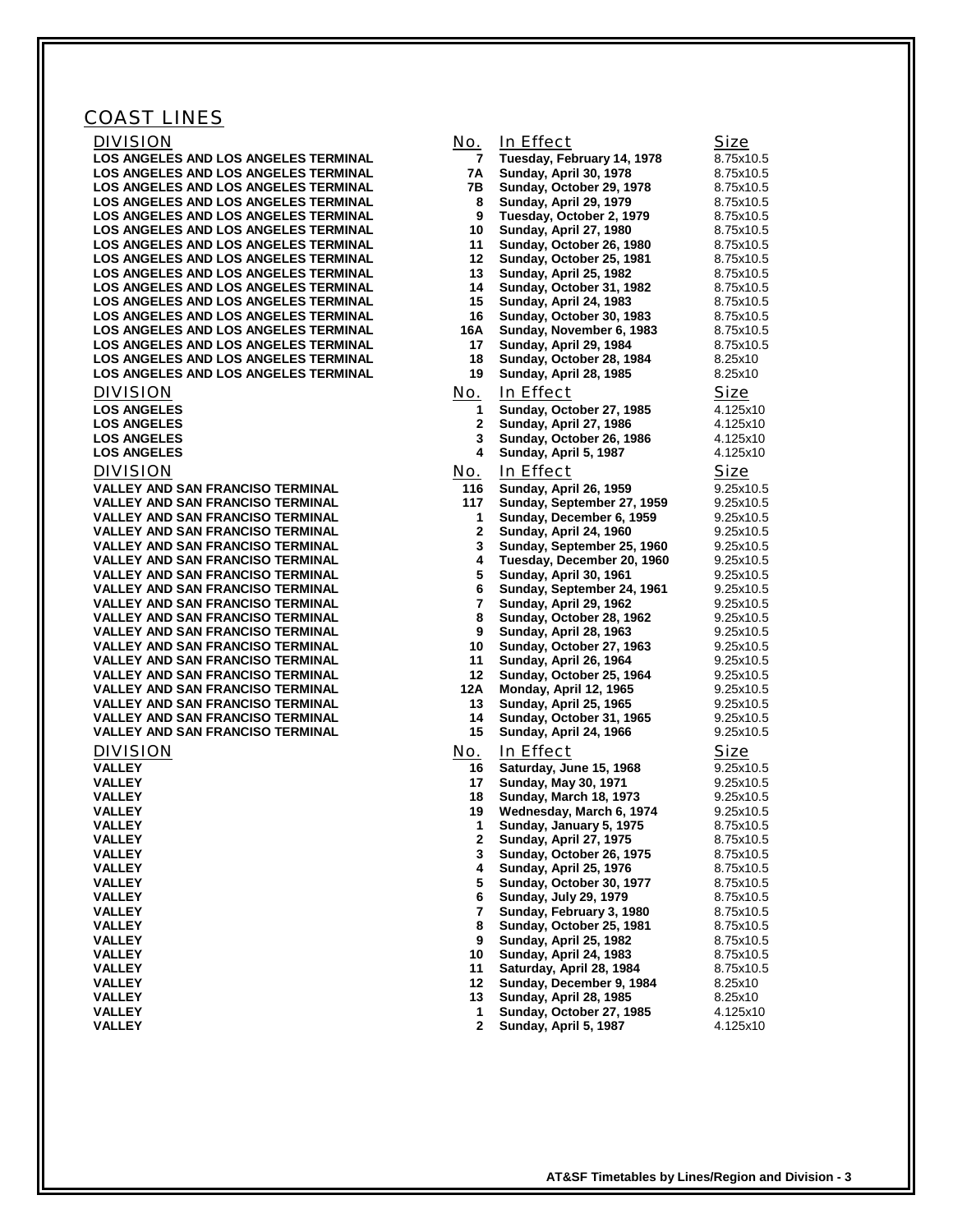## EASTERN LINES

| <b>DIVISION</b>                    | No.          | In Effect                                                  | Size               |
|------------------------------------|--------------|------------------------------------------------------------|--------------------|
| <b>COLORADO</b>                    | 3            | Sunday, April 26, 1964                                     | 8.25x10            |
| <b>COLORADO</b><br><b>COLORADO</b> | 4<br>5       | Sunday, April 25, 1965<br>Sunday, April 24, 1966           | 8.25x10<br>8.25x10 |
| <b>COLORADO</b>                    | 9            | Sunday, November 14, 1971                                  | 8.25x10            |
| <b>COLORADO</b>                    | 10           | Sunday, June 11, 1972                                      | 8.25x10            |
| <b>COLORADO</b>                    | 11           | Monday, September 11, 1972                                 | 8.25x10            |
| <b>COLORADO</b>                    | 12           | <b>Sunday, June 10, 1973</b>                               | 8.25x10            |
| <b>COLORADO</b><br><b>COLORADO</b> | 13<br>1      | Sunday, October 28, 1973                                   | 8.25x10<br>8.25x10 |
| <b>COLORADO</b>                    | 2            | Sunday, January 5, 1975<br>Sunday, April 27, 1975          | 8.25x10            |
| <b>COLORADO</b>                    | 3            | Sunday, October 31, 1976                                   | 8.25x10            |
| <b>COLORADO</b>                    | 4            | Tuesday, February 15, 1977                                 | 8.25x10            |
| <b>COLORADO</b>                    | 5            | Sunday, April 24, 1977                                     | 8.25x10            |
| <b>COLORADO</b>                    | 6<br>7       | Sunday, November 5, 1978                                   | 8.25x10            |
| <b>COLORADO</b><br><b>COLORADO</b> | 8            | Sunday, April 29, 1979<br>Tuesday, October 2, 1979         | 8.25x10<br>8.25x10 |
| <b>COLORADO</b>                    | 9            | Sunday, April 27, 1980                                     | 8.25x10            |
| <b>COLORADO</b>                    | 10           | Sunday, October 26, 1980                                   | 8.25x10            |
| <b>COLORADO</b>                    | 11           | Sunday, April 26, 1981                                     | 8.25x10            |
| <b>COLORADO</b>                    | 12           | Sunday, October 25, 1981                                   | 8.25x10            |
| <b>COLORADO</b><br><b>COLORADO</b> | 13<br>14     | Sunday, April 24, 1983<br>Sunday, April 29, 1984           | 8.25x10<br>8.25x10 |
| <b>COLORADO</b>                    | 15           | Sunday, October 28, 1984                                   | 8.25x10            |
| <b>COLORADO</b>                    | 1            | Sunday, October 27, 1985                                   | 4.125x10           |
| <b>COLORADO</b>                    | $\mathbf{2}$ | Sunday, April 27, 1986                                     | 4.125x10           |
| <b>DIVISION</b>                    | No.          | In Effect                                                  | <b>Size</b>        |
| <b>EASTERN</b>                     | 12           | Sunday, April 30, 1961                                     | 8.25x10            |
| <b>EASTERN</b>                     | 13           | Sunday, August 26, 1962                                    | 8.25x10            |
| <b>EASTERN</b>                     | 15           | Sunday, April 26, 1964                                     | 8.25x10            |
| <b>EASTERN</b><br><b>EASTERN</b>   | 16<br>17     | Sunday, April 25, 1965<br>Sunday, April 24, 1966           | 8.25x10<br>8.25x10 |
| <b>EASTERN</b>                     | 18           | Saturday, June 15, 1968                                    | 8.25x10            |
| <b>EASTERN</b>                     | 20           | Sunday, May 16, 1971                                       | 8.25x10            |
| <b>EASTERN</b>                     | 21           | Monday, July 12, 1971                                      | 8.25x10            |
| <b>EASTERN</b>                     | 22           | Sunday, November 14, 1971                                  | 8.25x10            |
| <b>EASTERN</b><br><b>EASTERN</b>   | 23<br>24     | Sunday, June 11, 1972<br>Monday, September 11, 1972        | 8.25x10<br>8.25x10 |
| <b>EASTERN</b>                     | 25           | Sunday, June 10, 1973                                      | 8.25x10            |
| <b>EASTERN</b>                     | 26           | Sunday, October 28, 1973                                   | 8.25x10            |
| <b>EASTERN</b>                     | 1            | Sunday, January 5, 1975                                    | 8.25x10            |
| <b>EASTERN</b><br><b>EASTERN</b>   | 2<br>3       | Sunday, April 27, 1975                                     | 8.25x10<br>8.25x10 |
| <b>EASTERN</b>                     | 4            | Sunday, October 26, 1975<br>Sunday, October 31, 1976       | 8.25x10            |
| <b>EASTERN</b>                     | 5            | Tuesday, February 15, 1977                                 | 8.25x10            |
| <b>EASTERN</b>                     | 6            | Sunday, April 24, 1977                                     | 8.25x10            |
| <b>EASTERN</b>                     | 7            | Sunday, November 5, 1978                                   | 8.25x10            |
| <b>EASTERN</b><br><b>EASTERN</b>   | 8<br>9       | Sunday, April 29, 1979<br>Tuesday, October 2, 1979         | 8.25x10<br>8.25x10 |
| <b>EASTERN</b>                     | 10           | Sunday, April 27, 1980                                     | 8.25x10            |
| <b>EASTERN</b>                     | 11           | Sunday, October 26, 1980                                   | 8.25x10            |
| <b>EASTERN</b>                     | 12           | Sunday, October 25, 1981                                   | 8.25x10            |
| <b>EASTERN</b>                     | 13           | Sunday, April 24, 1983                                     | 8.25x10            |
| <b>EASTERN</b><br><b>EASTERN</b>   | 14<br>15     | Sunday, April 29, 1984<br>Sunday, October 28, 1984         | 8.25x10<br>8.25x10 |
| <b>EASTERN</b>                     | 1            | Sunday, October 27, 1985                                   | 4.125x10           |
| <b>DIVISION</b>                    | No.          | In Effect                                                  | <b>Size</b>        |
| <b>ILLINOIS</b>                    | 10           | Sunday, April 30, 1961                                     | 8.25x10            |
| <b>ILLINOIS</b>                    | 11           | Sunday, August 26, 1962                                    | 8.25x10            |
| <b>ILLINOIS</b>                    | 13           | Sunday, April 26, 1964                                     | 8.25x10            |
| <b>ILLINOIS</b>                    | 14           | Sunday, April 25, 1965                                     | 8.25x10            |
| <b>ILLINOIS</b><br><b>ILLINOIS</b> | 15<br>16     | Sunday, April 24, 1966<br>Saturday, June 15, 1968          | 8.25x10<br>8.25x10 |
| <b>ILLINOIS</b>                    | 16A          | Monday, November 11, 1968                                  | 8.25x10            |
| <b>ILLINOIS</b>                    | 17           | <b>Sunday, June 8, 1969</b>                                | 8.25x10            |
| <b>ILLINOIS</b>                    | 19           | Sunday, May 16, 1971                                       | 8.25x10            |
| <b>ILLINOIS</b>                    | 20           | <b>Monday, July 12, 1971</b>                               | 8.25x10            |
| <b>ILLINOIS</b>                    | 21<br>22     | Sunday, November 14, 1971                                  | 8.25x10            |
| <b>ILLINOIS</b><br><b>ILLINOIS</b> | 23           | <b>Sunday, June 11, 1972</b><br>Monday, September 11, 1972 | 8.25x10<br>8.25x10 |
| <b>ILLINOIS</b>                    | 24           | <b>Sunday, June 10, 1973</b>                               | 8.25x10            |
|                                    |              |                                                            |                    |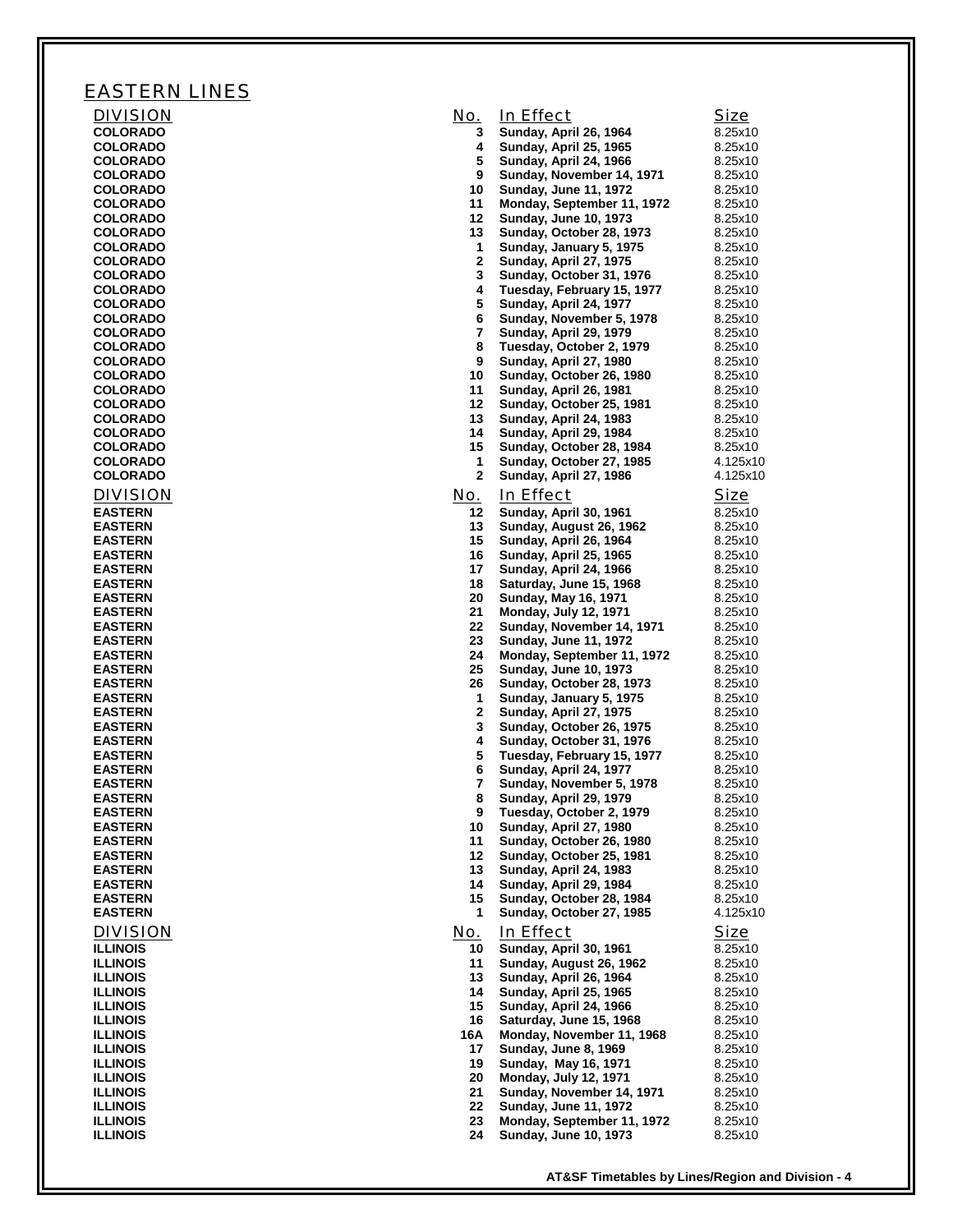| <b>ILLINOIS</b>                      | 25             | Sunday, October 28, 1973                                   | 8.25x10            |
|--------------------------------------|----------------|------------------------------------------------------------|--------------------|
| <b>EASTERN LINES</b>                 |                |                                                            |                    |
| <b>DIVISION</b>                      | No.            | In Effect                                                  | Size               |
| <b>ILLINOIS</b>                      | 1              | Sunday, January 5, 1975                                    | 8.25x10            |
| <b>ILLINOIS</b>                      | $\mathbf{2}$   | Sunday, April 27, 1975                                     | 8.25x10            |
| <b>ILLINOIS</b>                      | 3              | Sunday, October 26, 1975                                   | 8.25x10            |
| <b>ILLINOIS</b>                      | 4              | Sunday, October 31, 1976                                   | 8.25x10            |
| <b>ILLINOIS</b>                      | 5              | Tuesday, February 15, 1977                                 | 8.25x10            |
| <b>ILLINOIS</b>                      | 6              | Sunday, April 24, 1977                                     | 8.25x10            |
| <b>ILLINOIS</b>                      | 7              | <b>Sunday, July 2, 1978</b>                                | 8.25x10            |
| <b>ILLINOIS</b>                      | 8              | Sunday, April 29, 1979                                     | 8.25x10            |
| <b>ILLINOIS</b>                      | 9              | Monday, October 1, 1979                                    | 8.25x10            |
| <b>ILLINOIS</b>                      | 10             | Sunday, April 27, 1980                                     | 8.25x10            |
| <b>ILLINOIS</b>                      | 11             | Sunday, October 26, 1980                                   | 8.25x10            |
| <b>ILLINOIS</b>                      | 12             | Sunday, October 25, 1981                                   | 8.25x10            |
| <b>DIVISION</b>                      | No.            | In Effect                                                  | <b>Size</b>        |
| <b>ILLINOIS AND CHICAGO TERMINAL</b> | 13             | Sunday, April 24, 1983                                     | 8.25x10            |
| <b>ILLINOIS AND CHICAGO TERMINAL</b> | 14             | Sunday, April 29, 1984                                     | 8.25x10            |
| <b>ILLINOIS AND CHICAGO TERMINAL</b> | 15             | Sunday, October 28, 1984                                   | 8.25x10            |
| <b>ILLINOIS AND CHICAGO TERMINAL</b> | 1              | Sunday, October 27, 1985                                   | 4.125x10           |
| <b>ILLINOIS AND CHICAGO TERMINAL</b> | $\mathbf{2}$   | Sunday, April 27, 1986                                     | 4.125x10           |
| <b>DIVISION</b>                      | <u>No.</u>     | In Effect                                                  | Size               |
| <b>KANSAS CITY</b>                   | $\mathbf{2}$   | Sunday, April 27, 1986                                     | 4.125x10           |
| <b>DIVISION</b>                      | <u>No.</u>     | In Effect                                                  | Size               |
| <b>MIDDLE</b>                        | 10             | Sunday, April 30, 1961                                     | 8.25x10            |
| <b>MIDDLE</b>                        | 11             | Sunday, August 26, 1962                                    | 8.25x10            |
| <b>MIDDLE</b>                        | 12             | Sunday, April 26, 1964                                     | 8.25x10            |
| <b>MIDDLE</b>                        | 13             | <b>Sunday, April 25, 1965</b>                              | 8.25x10            |
| <b>MIDDLE</b>                        | 14             | Sunday, April 24, 1966                                     | 8.25x10            |
| <b>MIDDLE</b>                        | 15             | Saturday, June 15, 1968                                    | 8.25x10            |
| <b>MIDDLE</b>                        | 16             | <b>Sunday, June 8, 1969</b>                                | 8.25x10            |
| <b>MIDDLE</b>                        | 18             | <b>Sunday, May 16, 1971</b>                                | 8.25x10            |
| <b>MIDDLE</b>                        | 19             | <b>Monday, July 12, 1971</b>                               | 8.25x10            |
| <b>MIDDLE</b>                        | 20             | Sunday, November 14, 1971                                  | 8.25x10            |
| <b>MIDDLE</b><br><b>MIDDLE</b>       | 21<br>22       | <b>Sunday, June 11, 1972</b>                               | 8.25x10<br>8.25x10 |
| <b>MIDDLE</b>                        | 23             | Monday, September 11, 1972<br><b>Sunday, June 10, 1973</b> | 8.25x10            |
| <b>MIDDLE</b>                        | 24             | Sunday, October 28, 1973                                   | 8.25x10            |
| <b>MIDDLE</b>                        | 1              | Sunday, January 5, 1975                                    | 8.25x10            |
| <b>MIDDLE</b>                        | $\mathbf{2}$   | Sunday, April 27, 1975                                     | 8.25x10            |
| <b>MIDDLE</b>                        | 3              | Sunday, October 26, 1975                                   | 8.25x10            |
| <b>MIDDLE</b>                        | 4              | Sunday, October 31, 1976                                   | 8.25x10            |
| <b>MIDDLE</b>                        | 5              | Tuesday, February 15, 1977                                 | 8.25x10            |
| <b>MIDDLE</b>                        | 6              | Sunday, April 24, 1977                                     | 8.25x10            |
| <b>MIDDLE</b>                        | $\overline{7}$ | Sunday, November 5, 1978                                   | 8.25x10            |
| <b>MIDDLE</b>                        | 8              | Sunday, April 29, 1979                                     | 8.25x10            |
| <b>MIDDLE</b>                        | 9              | Tuesday, October 2, 1979                                   | 8.25x10            |
| <b>MIDDLE</b>                        | 10             | Sunday, April 27, 1980                                     | 8.25x10            |
| <b>MIDDLE</b><br><b>MIDDLE</b>       | 11<br>12       | Sunday, October 26, 1980<br>Sunday, October 25, 1981       | 8.25x10            |
| <b>MIDDLE</b>                        | 13             | Sunday, April 24, 1983                                     | 8.25x10<br>8.25x10 |
| <b>MIDDLE</b>                        | 14             | Sunday, April 29, 1984                                     | 8.25x10            |
| <b>MIDDLE</b>                        | 15             | Sunday, October 28, 1984                                   | 8.25x10            |
| <b>MIDDLE</b>                        | 1              | Sunday, October 27, 1985                                   | 4.125x10           |
| <b>MIDDLE</b>                        | $\mathbf{2}$   | Sunday, April 27, 1986                                     | 4.125x10           |
| <b>DIVISION</b>                      | <u>No.</u>     | In Effect                                                  | <b>Size</b>        |
| <b>OKLAHOMA</b>                      | 6              | Saturday, May 7, 1960                                      | 8.25x10            |
| <b>OKLAHOMA</b>                      | 10             | Sunday, April 26, 1964                                     | 8.25x10            |
|                                      |                |                                                            |                    |
| <b>DIVISION</b>                      | <u>No.</u>     | In Effect                                                  | Size               |
| <b>PLAINS</b>                        | $\mathbf{2}$   | Sunday, May 17, 1987                                       | 4.125x10           |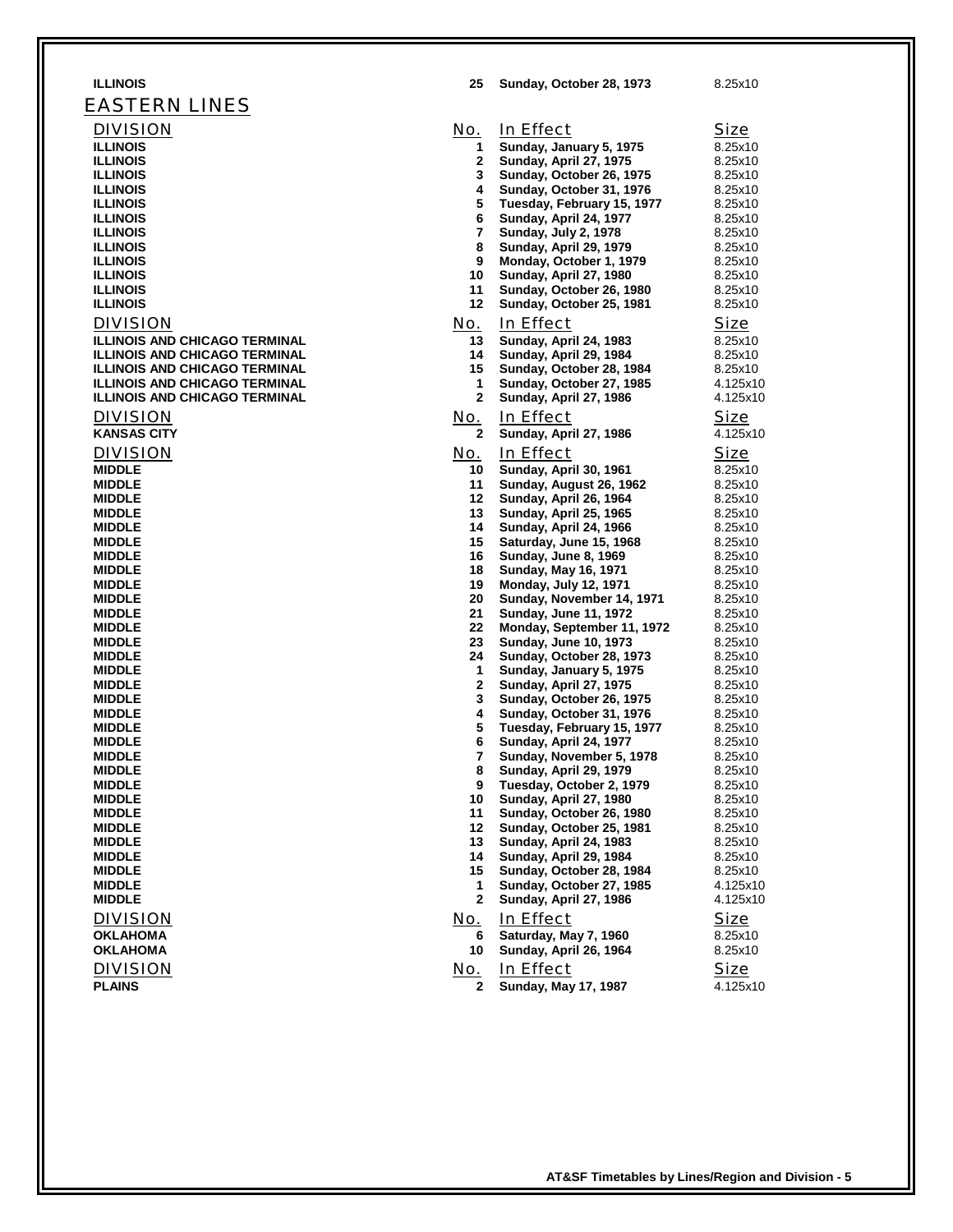| <b>WESTERN LINES</b>                   |                   |                                                            |                     |
|----------------------------------------|-------------------|------------------------------------------------------------|---------------------|
| <b>DIVISION</b>                        | No.               | In Effect                                                  | <b>Size</b>         |
| <b>COLORADO</b>                        | 97                | Sunday, December 6, 1959                                   | 8.25x10             |
| COLORADO                               | 99                | Sunday, April 30, 1961                                     | 8.25x10             |
| <b>DIVISION</b><br><b>NEW MEXICO</b>   | <u>No.</u><br>2   | In Effect<br>Sunday, April 30, 1961                        | Size<br>8.25x10     |
| <b>NEW MEXICO</b>                      | 3                 | Sunday, April 26, 1964                                     | 8.25x10             |
| <b>NEW MEXICO</b>                      | 4                 | <b>Sunday, April 25, 1965</b>                              | 8.25x10             |
| <b>NEW MEXICO</b><br><b>NEW MEXICO</b> | 5<br>7            | Sunday, April 24, 1966<br>Sunday, September 27, 1970       | 8.25x10<br>8.25x10  |
| <b>NEW MEXICO</b>                      | 8                 | Sunday, November 14, 1971                                  | 8.25x10             |
| <b>NEW MEXICO</b>                      | 9                 | <b>Sunday, June 11, 1972</b>                               | 8.25x10             |
| <b>NEW MEXICO</b><br><b>NEW MEXICO</b> | 10<br>11          | Monday, September 11, 1972<br><b>Sunday, June 10, 1973</b> | 8.25x10<br>8.25x10  |
| <b>NEW MEXICO</b>                      | 12                | Sunday, October 28, 1973                                   | 8.25x10             |
| <b>NEW MEXICO</b>                      | 1                 | Sunday, January 5, 1975                                    | 8.25x10             |
| <b>NEW MEXICO</b><br><b>NEW MEXICO</b> | $\mathbf{2}$<br>3 | <b>Sunday, April 27, 1975</b><br>Sunday, October 31, 1976  | 8.25x10<br>8.25x10  |
| <b>NEW MEXICO</b>                      | 3Α                | Tuesday, February 15, 1977                                 | 8.25x10             |
| <b>NEW MEXICO</b>                      | 3В                | Sunday, April 24, 1977                                     | 8.25x10             |
| <b>NEW MEXICO</b><br><b>NEW MEXICO</b> | 4<br>4Α           | Sunday, August 6, 1978<br>Sunday, April 29, 1979           | 8.25x10<br>8.25x10  |
| <b>NEW MEXICO</b>                      | 5                 | Tuesday, October 2, 1979                                   | 8.25x10             |
| <b>NEW MEXICO</b>                      | 6                 | Monday, April 28, 1980                                     | 8.25x10             |
| <b>NEW MEXICO</b><br><b>NEW MEXICO</b> | 7<br>8            | Sunday, October 16, 1980<br>Sunday, October 25, 1981       | 8.25x10<br>8.25x10  |
| <b>NEW MEXICO</b>                      | 9                 | Sunday, April 24, 1983                                     | 8.25x10             |
| <b>NEW MEXICO</b>                      | 10                | Sunday, April 29, 1984                                     | 8.25x10             |
| <b>NEW MEXICO</b><br><b>NEW MEXICO</b> | 11<br>1           | Sunday, October 28, 1984<br>Sunday, October 27, 1985       | 8.25x10<br>4.125x10 |
| <b>NEW MEXICO</b>                      | $\mathbf{2}$      | Sunday, April 27, 1986                                     | 4.125x10            |
| <b>DIVISION</b>                        | <u>No.</u>        | In Effect                                                  | <b>Size</b>         |
| <b>NORTHERN</b>                        | 7                 | Sunday, April 24, 1966                                     | 8.25x10             |
| <b>NORTHERN</b><br><b>NORTHERN</b>     | 8<br>9            | Sunday, August 4, 1968<br>Monday, June 1, 1970             | 8.25x10<br>8.25x10  |
| <b>NORTHERN</b>                        | 10                | <b>Monday, July 12, 1971</b>                               | 8.25x10             |
| <b>NORTHERN</b>                        | 11                | <b>Sunday, June 11, 1972</b>                               | 8.25x10             |
| <b>NORTHERN</b><br><b>NORTHERN</b>     | 12<br>13          | <b>Sunday, June 10, 1973</b><br>Sunday, October 28, 1973   | 8.25x10<br>8.25x10  |
| <b>NORTHERN</b>                        | 14                | Thursday, March 14, 1974                                   | 8.25x10             |
| <b>NORTHERN</b>                        | 1                 | Sunday, January 5, 1975                                    | 8.25x10             |
| <b>NORTHERN</b><br><b>NORTHERN</b>     | $\mathbf{2}$<br>3 | Sunday, April 27, 1975<br>Sunday, October 26, 1975         | 8.25x10<br>8.25x10  |
| <b>NORTHERN</b>                        | 4                 | Sunday, October 31, 1976                                   | 8.25x10             |
| <b>NORTHERN</b><br><b>NORTHERN</b>     | 5<br>6            | Tuesday, February 15, 1977                                 | 8.25x10             |
| <b>NORTHERN</b>                        | 7                 | Sunday, April 24, 1977<br>Wednesday, June 15, 1977         | 8.25x10<br>8.25x10  |
| <b>NORTHERN</b>                        | 8                 | Sunday, October 30, 1977                                   | 8.25x10             |
| <b>NORTHERN</b><br><b>NORTHERN</b>     | 8A<br>9           | Sunday, April 30, 1978<br><b>Friday, May 26, 1978</b>      | 8.25x10<br>8.25x10  |
| <b>NORTHERN</b>                        | 9Α                | Sunday, October 1, 1978                                    | 8.25x10             |
| <b>NORTHERN</b>                        | 10                | Sunday, April 29, 1979                                     | 8.25x10             |
| <b>NORTHERN</b><br><b>NORTHERN</b>     | 11<br>12          | <b>Sunday, June 17, 1979</b><br>Tuesday, October 2, 1979   | 8.25x10<br>8.25x10  |
| <b>NORTHERN</b>                        | 13                | Sunday, August 3, 1980                                     | 8.25x10             |
| <b>NORTHERN</b>                        | 14                | Sunday, October 25, 1981                                   | 8.25x10             |
| <b>NORTHERN</b><br><b>NORTHERN</b>     | 15<br>16          | Sunday, October 31, 1982<br>Sunday, April 24, 1983         | 8.25x10<br>8.25x10  |
| <b>NORTHERN</b>                        | 17                | Sunday, October 30, 1983                                   | 8.25x10             |
| <b>NORTHERN</b>                        | 18                | Sunday, October 28, 1984                                   | 8.25x10             |
| <b>NORTHERN</b><br><b>NORTHERN</b>     | 19<br>1           | Sunday, April 28, 1985<br>Sunday, October 27, 1985         | 8.25x10<br>4.125x10 |
| <b>NORTHERN</b>                        | $\mathbf{2}$      | Sunday, April 27, 1986                                     | 4.125x10            |
| <b>NORTHERN</b>                        | 3                 | Sunday, October 26, 1986                                   | 4.125x10            |
| <b>DIVISION</b>                        | No.               | In Effect                                                  | <u>Size</u>         |
| <b>PANHANDLE</b>                       | 95                | <b>Sunday, April 30, 1961</b>                              | 8.25x10             |
| <b>DIVISION</b>                        | No.               | In Effect                                                  | <u>Size</u>         |
| <b>PECOS</b>                           | 90                | Sunday, December 6, 1959                                   | 8.25x10             |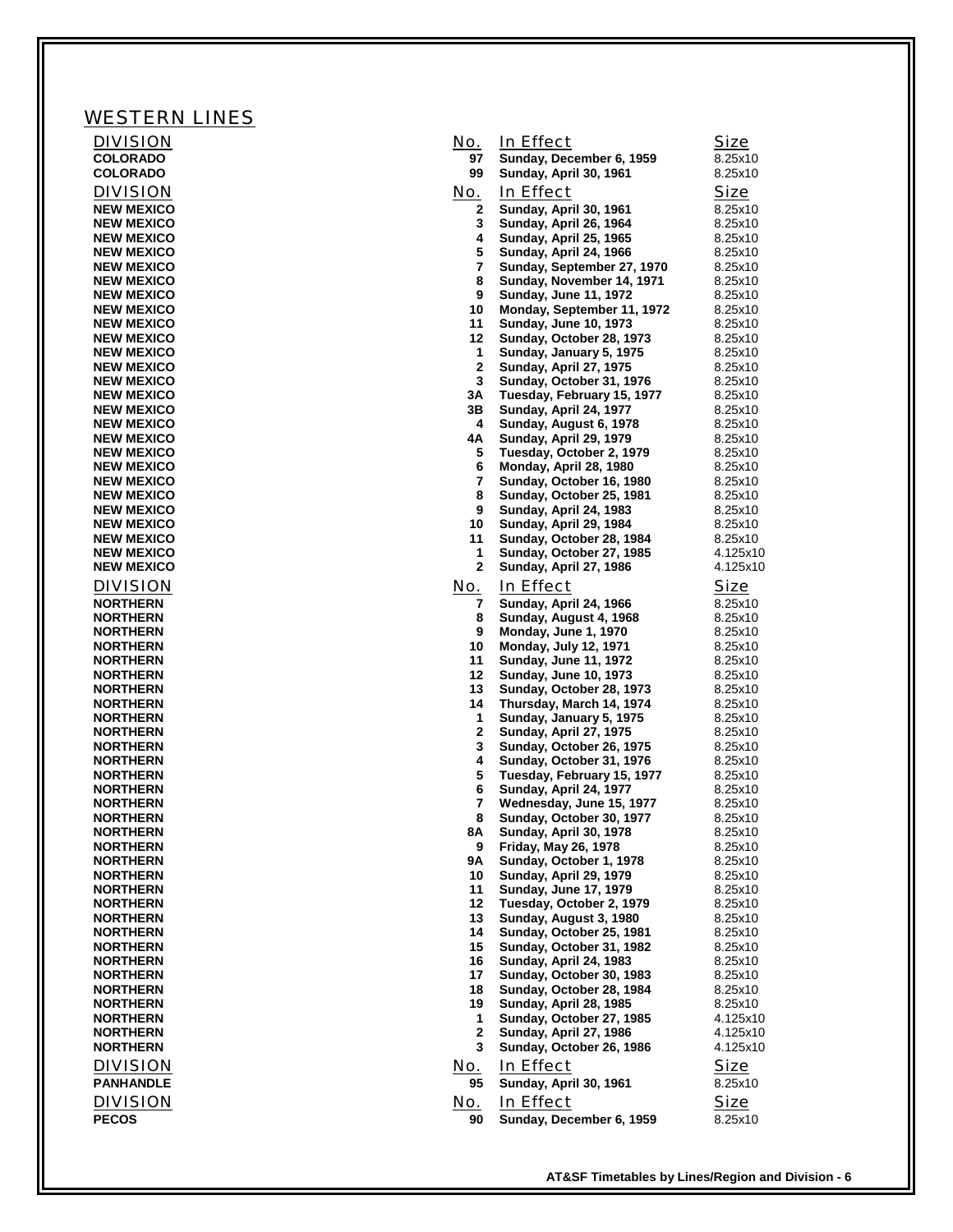| <b>WESTERN LINES</b>               |                   |                                                      |                        |
|------------------------------------|-------------------|------------------------------------------------------|------------------------|
| <b>DIVISION</b>                    | No.               | In Effect                                            | Size                   |
| <b>PLAINS</b>                      | 96                | Sunday, September 6, 1959                            | 8.25x10                |
| <b>PLAINS</b>                      | 97                | Sunday, September 25, 1960                           | 8.25x10                |
| <b>PLAINS</b><br><b>PLAINS</b>     | 98<br>$\mathbf 1$ | Sunday, April 30, 1961<br>Friday, September 1, 1961  | 8.25x10<br>8.25x10     |
| <b>PLAINS</b>                      | 3                 | Sunday, October 25, 1964                             | 8.25x10                |
| <b>PLAINS</b>                      | 4                 | Sunday, April 24, 1966                               | 8.25x10                |
| <b>PLAINS</b>                      | 5                 | Sunday, August 4, 1968                               | 8.25x10                |
| <b>PLAINS</b><br><b>PLAINS</b>     | 6<br>7            | Sunday, September 27, 1970<br>Tuesday, June 1, 1971  | 8.25x10<br>8.25x10     |
| <b>PLAINS</b>                      | 8                 | <b>Sunday, March 11, 1973</b>                        | 8.25x10                |
| <b>PLAINS</b>                      | 1                 | Sunday, January 5, 1975                              | 8.25x10                |
| <b>PLAINS</b><br><b>PLAINS</b>     | $\mathbf{2}$<br>3 | Saturday, January 1, 1977                            | 8.25x10<br>8.25x10     |
| <b>PLAINS</b>                      | 4                 | <b>Sunday, May 7, 1978</b><br>Sunday, March 30, 1980 | 8.25x10                |
| <b>PLAINS</b>                      | 5                 | Sunday, January 17, 1982                             | 4.125x10               |
| <b>PLAINS</b>                      | 6                 | Sunday, July 1, 1984                                 | 8.25x10                |
| <b>PLAINS</b>                      | 1                 | Sunday, October 27, 1985                             | 4.125x10               |
| <b>DIVISION</b>                    | No.               | In Effect                                            | Size                   |
| <b>SLATON</b><br><b>SLATON</b>     | 89<br>90          | Sunday, April 30, 1961<br>Sunday, October 28, 1962   | 8.25x10<br>8.25x10     |
| <b>SLATON</b>                      | $\mathbf{1}$      | Sunday, April 26, 1964                               | 8.25x10                |
| <b>SLATON</b>                      | $\mathbf{2}$      | Sunday, April 24, 1966                               | 8.25x10                |
| <b>DIVISION</b>                    | No.               | In Effect                                            | Size                   |
| <b>SOUTHERN</b>                    | 8                 | Sunday, April 24, 1966                               | 8.25x10                |
| <b>SOUTHERN</b>                    | 9                 | Sunday, August 4, 1968                               | 8.25x10                |
| <b>SOUTHERN</b><br><b>SOUTHERN</b> | 10<br>11          | Monday, June 1, 1970<br><b>Monday, July 12, 1971</b> | 8.25x10<br>8.25x10     |
| <b>SOUTHERN</b>                    | 12                | <b>Sunday, June 11, 1972</b>                         | 8.25x10                |
| <b>SOUTHERN</b>                    | 13                | <b>Sunday, June 10, 1973</b>                         | 8.25x10                |
| <b>SOUTHERN</b>                    | 14                | Sunday, October 28, 1973                             | 8.25x10                |
| <b>SOUTHERN</b><br><b>SOUTHERN</b> | 15<br>$\mathbf 1$ | Thursday, March 14, 1974<br>Sunday, January 5, 1975  | 8.25x10<br>8.25x10     |
| <b>SOUTHERN</b>                    | $\mathbf{2}$      | <b>Sunday, April 27, 1975</b>                        | 8.25x10                |
| <b>SOUTHERN</b>                    | 3                 | Sunday, October 26, 1975                             | 8.25x10                |
| <b>SOUTHERN</b>                    | 4                 | Sunday, October 31, 1976                             | 8.25x10                |
| <b>SOUTHERN</b><br><b>SOUTHERN</b> | 5<br>6            | Tuesday, February 15, 1977<br>Sunday, April 24, 1977 | 8.25x10<br>8.25x10     |
| <b>SOUTHERN</b>                    | 7                 | Wednesday, June 15, 1977                             | 8.25x10                |
| <b>SOUTHERN</b>                    | 8                 | Sunday, October 30, 1977                             | 8.25x10                |
| <b>SOUTHERN</b>                    | 8Α                | Sunday, April 30, 1977                               | 8.25x10                |
| <b>SOUTHERN</b><br><b>SOUTHERN</b> | 9<br>9Α           | Friday, May 26, 1978<br>Sunday October 1, 1978       | 8.25x10<br>8.25x10     |
| <b>SOUTHERN</b>                    | 10                | Sunday, April 29, 1979                               | 8.25x10                |
| <b>SOUTHERN</b>                    | 11                | <b>Sunday, June 17, 1979</b>                         | 8.25x10                |
| <b>SOUTHERN</b>                    | 12                | Tuesday, October 2, 1979<br>Sunday, August 3, 1980   | 8.25x10                |
| <b>SOUTHERN</b><br><b>SOUTHERN</b> | 13<br>14          | Sunday, October 25, 1981                             | 8.25x10<br>8.25x10     |
| <b>SOUTHERN</b>                    | 15                | Sunday, October 31, 1982                             | 8.25x10                |
| <b>SOUTHERN</b>                    | 16                | Sunday, April 24, 1983                               | 8.25x10                |
| <b>SOUTHERN</b><br><b>SOUTHERN</b> | 17<br>18          | Sunday, October 30, 1983<br>Sunday, October 28, 1984 | 8.25x10<br>8.25x10     |
| <b>SOUTHERN</b>                    | 19                | Sunday, April 28, 1985                               | 8.25x10                |
| <b>SOUTHERN</b>                    | 1                 | Sunday, October 27, 1985                             | 4.125x10               |
| <b>SOUTHERN</b>                    | $\mathbf{2}$      | Sunday, April 27, 1986                               | 4.125x10               |
| <b>SOUTHERN</b>                    | 3                 | Sunday, October 26, 1986                             | 4.125x10               |
| GULF, COLORADO & SANTA FE          |                   |                                                      |                        |
| <b>DIVISION</b>                    | <u>No.</u>        | In Effect                                            | <b>Size</b>            |
| <b>NORTHERN</b>                    | 2                 | Sunday, December 6, 1959                             | 8.25x10                |
| <b>NORTHERN</b><br><b>NORTHERN</b> | 5<br>6            | Sunday, October 28, 1962                             | 8.25x10                |
|                                    |                   | Sunday, April 26, 1964                               | 8.25x10                |
| <b>DIVISION</b><br><b>SOUTHERN</b> | <u>No.</u><br>7   | In Effect<br>Sunday, April 26, 1964                  | <u>Size</u><br>8.25x10 |
|                                    |                   |                                                      |                        |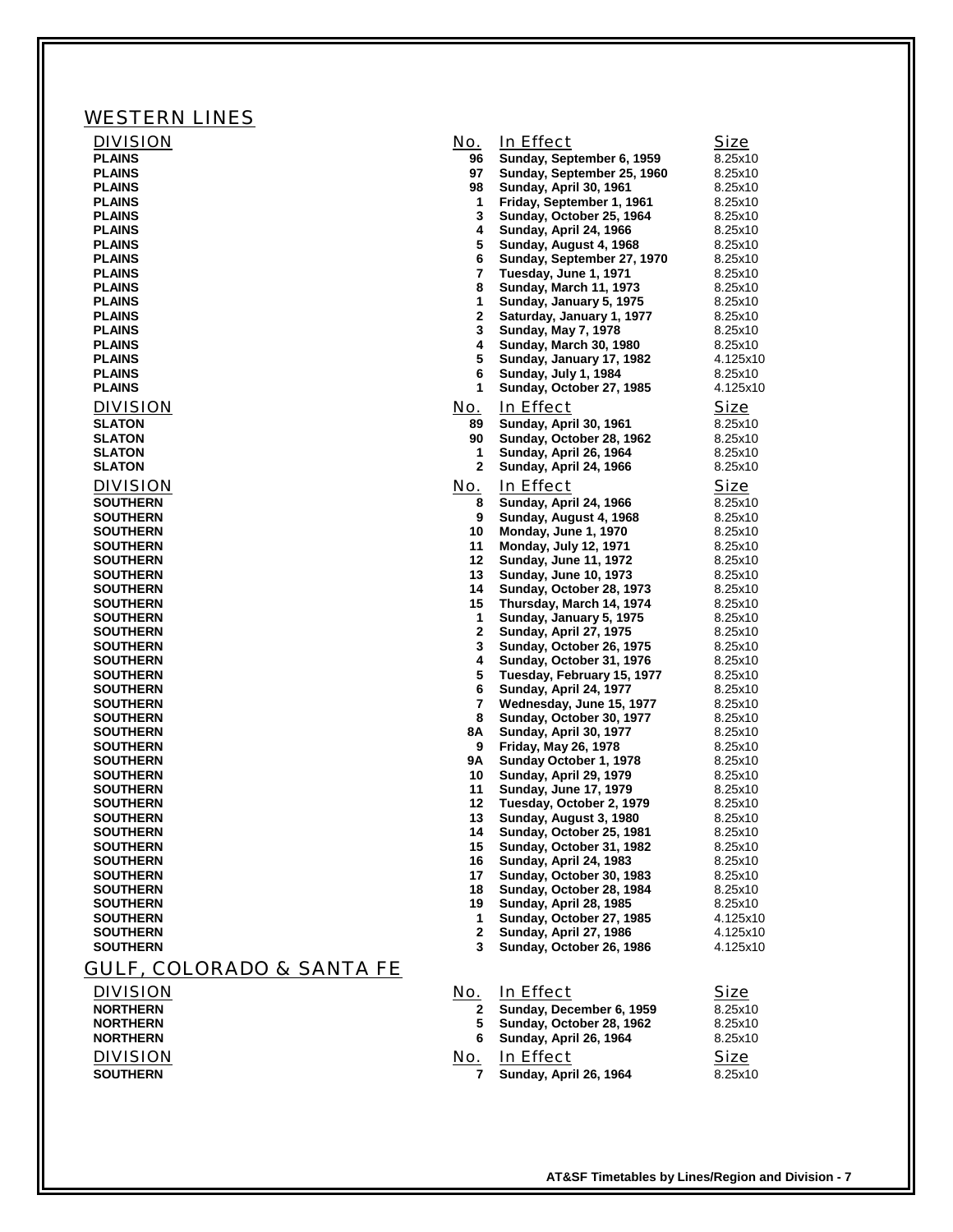## JOINT LINE

| <b>DIVISION</b><br><b>AT&amp;SF and D&amp;RGW DENVER SUBDIVISION</b>                                   | <u>No.</u><br>110 | In Effect<br>Thursday, January 1, 1959              | <b>Size</b>          |
|--------------------------------------------------------------------------------------------------------|-------------------|-----------------------------------------------------|----------------------|
| <b>AT&amp;SF and D&amp;RGW DENVER SUBDIVISION</b><br><b>AT&amp;SF and D&amp;RGW DENVER SUBDIVISION</b> | 112<br>114        | Sunday, April 24, 1960<br>Sunday, April 23, 1961    |                      |
| AT&SF and D&RGW DENVER SUBDIVISION                                                                     | 1                 | <b>Sunday, May 5, 1963</b>                          |                      |
| AT&SF and D&RGW DENVER SUBDIVISION                                                                     | 2                 | Sunday, October 25, 1964                            |                      |
| <b>AT&amp;SF and D&amp;RGW DENVER SUBDIVISION</b>                                                      | 5                 | Tuesday, June 11, 1968                              |                      |
| AT&SF and D&RGW DENVER SUBDIVISION                                                                     | 6                 | <b>Sunday, May 16, 1971</b>                         | 4.25x9.25            |
| <b>AT&amp;SF and D&amp;RGW DENVER SUBDIVISION</b>                                                      | 1                 | Sunday, January 5, 1975                             | 4.25x9.25            |
| AT&SF and D&RGW DENVER SUBDIVISION<br><b>AT&amp;SF and D&amp;RGW DENVER SUBDIVISION</b>                | 2<br>3            | Sunday, February 6, 1977<br>Sunday, January 6, 1980 | 4.25x9.25            |
| AT&SF and D&RGW DENVER SUBDIVISION                                                                     | 4                 | <b>Sunday, June 5, 1983</b>                         |                      |
| <b>AT&amp;SF and D&amp;RGW DENVER SUBDIVISION</b>                                                      | 1                 | Sunday, October 27, 1985                            | 4.125x10             |
| <b>AT&amp;SF and D&amp;RGW DENVER SUBDIVISION</b>                                                      | $\mathbf{2}$      | <b>Sunday, May 17, 1987</b>                         | 4.125x10             |
| AT&SF and D&RGW DENVER SUBDIVISION                                                                     | 3                 | Sunday, July 9, 1989                                | 4.125x10             |
| EASTERN REGION                                                                                         |                   |                                                     |                      |
| <b>DIVISION</b>                                                                                        | <u>No.</u>        | In Effect                                           | <b>Size</b>          |
| <b>COLORADO</b>                                                                                        |                   | Sunday, April 5, 1987                               | 4.125x10             |
| <b>DIVISION</b>                                                                                        | <u>No.</u>        | In Effect                                           | Size                 |
| <b>ILLINOIS AND CHICAGO TERMINAL</b>                                                                   | 3                 | Sunday, April 5, 1987                               | 4.125x10             |
| <b>DIVISION</b>                                                                                        | <u>No.</u>        | In Effect                                           | Size                 |
| <b>ILLINOIS</b>                                                                                        | 4                 | Sunday, October 25, 1987                            | 4.125x10             |
| <b>ILLINOIS</b>                                                                                        | 1                 | <b>Sunday, May 15, 1988</b>                         | 4.125x10             |
| <b>DIVISION</b>                                                                                        | <u>No.</u>        | In Effect                                           | Size                 |
| <b>KANSAS CITY</b><br><b>KANSAS CITY</b>                                                               | 3<br>4            | Sunday, April 5, 1987<br>Sunday, October 25, 1987   | 4.125x10<br>4.125x10 |
| <b>DIVISION</b>                                                                                        | <u>No.</u>        | In Effect                                           | <b>Size</b>          |
| <b>KANSAS</b>                                                                                          | 1                 | <b>Sunday, May 15, 1988</b>                         | 4.125x10             |
| <b>DIVISION</b>                                                                                        | No.               | In Effect                                           | Size                 |
| <b>MIDDLE</b>                                                                                          | 3                 | Sunday, April 5, 1987                               | 4.125x10             |
| <b>MIDDLE</b>                                                                                          | 4                 | Sunday, October 25, 1987                            | 4.125x10             |
| <b>DIVISION</b>                                                                                        | <u>No.</u>        | In Effect                                           | <b>Size</b>          |
| <b>NORTHERN</b>                                                                                        | 4                 | Sunday, April 5, 1987                               | 4.125x10             |
| <b>NORTHERN</b>                                                                                        | 5                 | Sunday, October 25, 1987                            | 4.125x10             |
| <b>DIVISION</b>                                                                                        | <u>No.</u>        | In Effect                                           | Size                 |
| <b>SOUTHERN</b>                                                                                        | 4                 | Sunday, April 5, 1987                               | 4.125x10             |
| <b>SOUTHERN</b>                                                                                        | 5                 | Sunday, October 25, 1987                            | 4.125x10             |
| <b>DIVISION</b>                                                                                        | <u>No.</u>        | In Effect                                           | <b>Size</b>          |
| <b>TEXAS</b>                                                                                           | 1                 | <b>Sunday, May 15, 1988</b>                         | 4.125x10             |
| <b>TEXAS</b>                                                                                           | 2                 | Sunday, January 15, 1989                            | 4.125x10             |
| <b>DIVISION</b>                                                                                        | <u>No.</u>        | In Effect                                           | <b>Size</b>          |
| <b>[ALL DIVISIONS]</b>                                                                                 | 1                 | <b>Sunday, May 21, 1989</b>                         | 4.125x10             |
|                                                                                                        |                   |                                                     |                      |